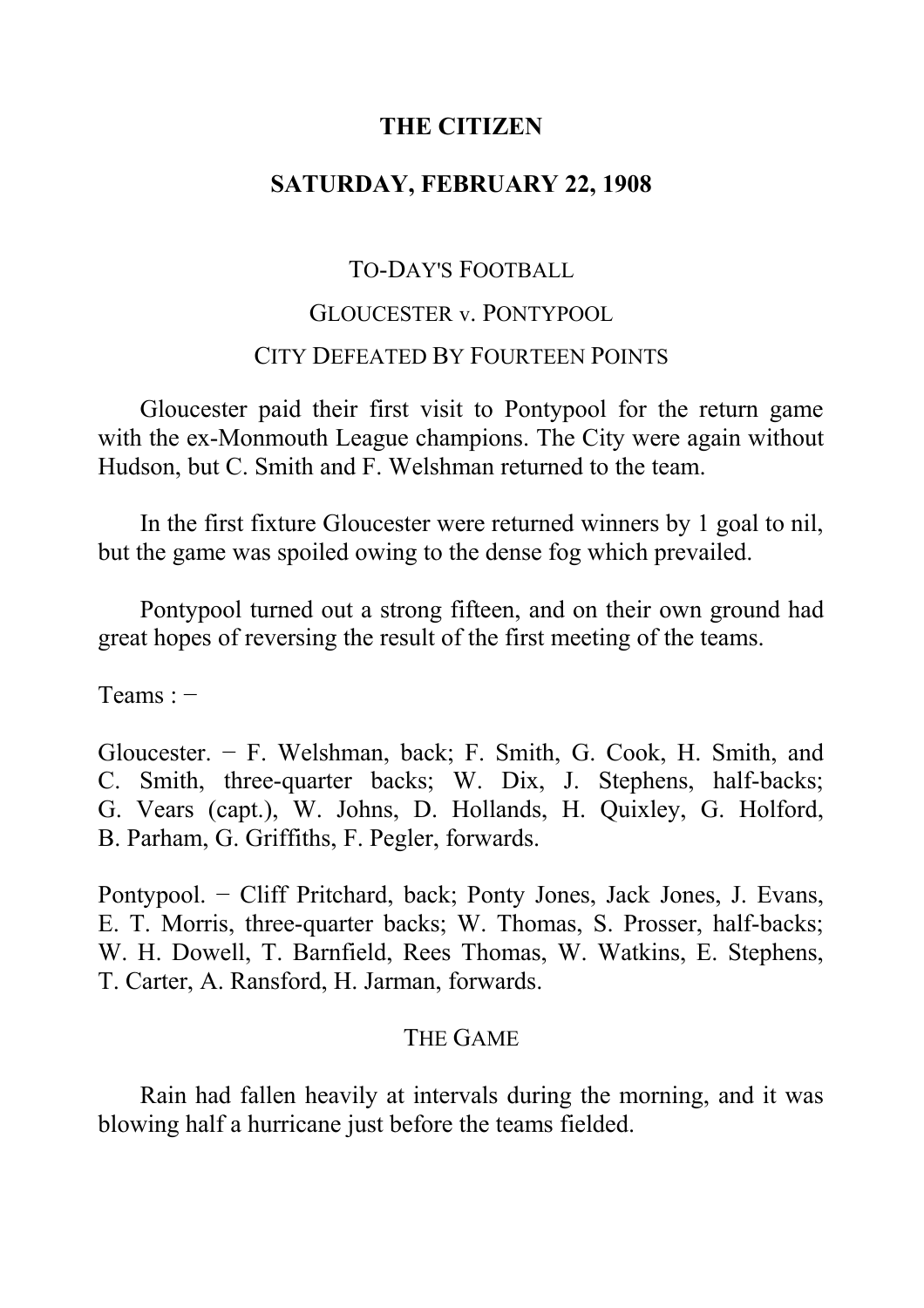Vears kicked off down the gradient, and at the first scrummage, Pontypool were penalised for off-side play at half. No advantage was gained by the kick, Jack Jones punting to touch on three occasions lengthily.

Twice Pontypool tried passing, but each time the three-quarters failed to hold the slippery ball. Ponty Jones, however, kicked to touch at Gloucester's 25, and Thomas, the Pontypool half, raced right up to Welshman, who robbed him of the ball and kicked to the open, for Cliff Pritchard to kick to touch.

Gloucester went back to the centre with a rush, and Pontypool again made an unsuccessful attempt to handle. The Pontypool backs tried passing when in their own territory, but Welshman saved well. The speedy Pontypool backs tried the kick and rush game with good results, and then came a typical round of the best Welsh passing by the Pontypool quartet. The halves gave them the ball, and after Jack Jones had made a brilliant opening Jack Evans scored an unconverted try.

Gloucester played up better after this, their forwards, headed by Vears, rushing to the Pontypool 25. The home team drove them back through a good kick by their left wing, and Welshman only getting in a poor reply, play settled at the centre. Here Pontypool tried passing, but "Whacker" Smith intercepted, only to lose the ball when faced by Pritchard.

Just before half-time Pontypool rushed to the Gloucester line, and after clever play at half, Rees Thomas, who was winging, scored Pontypool's second unconverted try.

> HALF-TIME SCORE : Pontypool …………..….. 2 tries Gloucester ……………...…. Nil

Tom Barnfield re-started for Pontypool, and it was not long before Gloucester were forced to defend within a few yards of the line. Thomas, the Pontypool half, was held up on the line by "Whacker" Smith.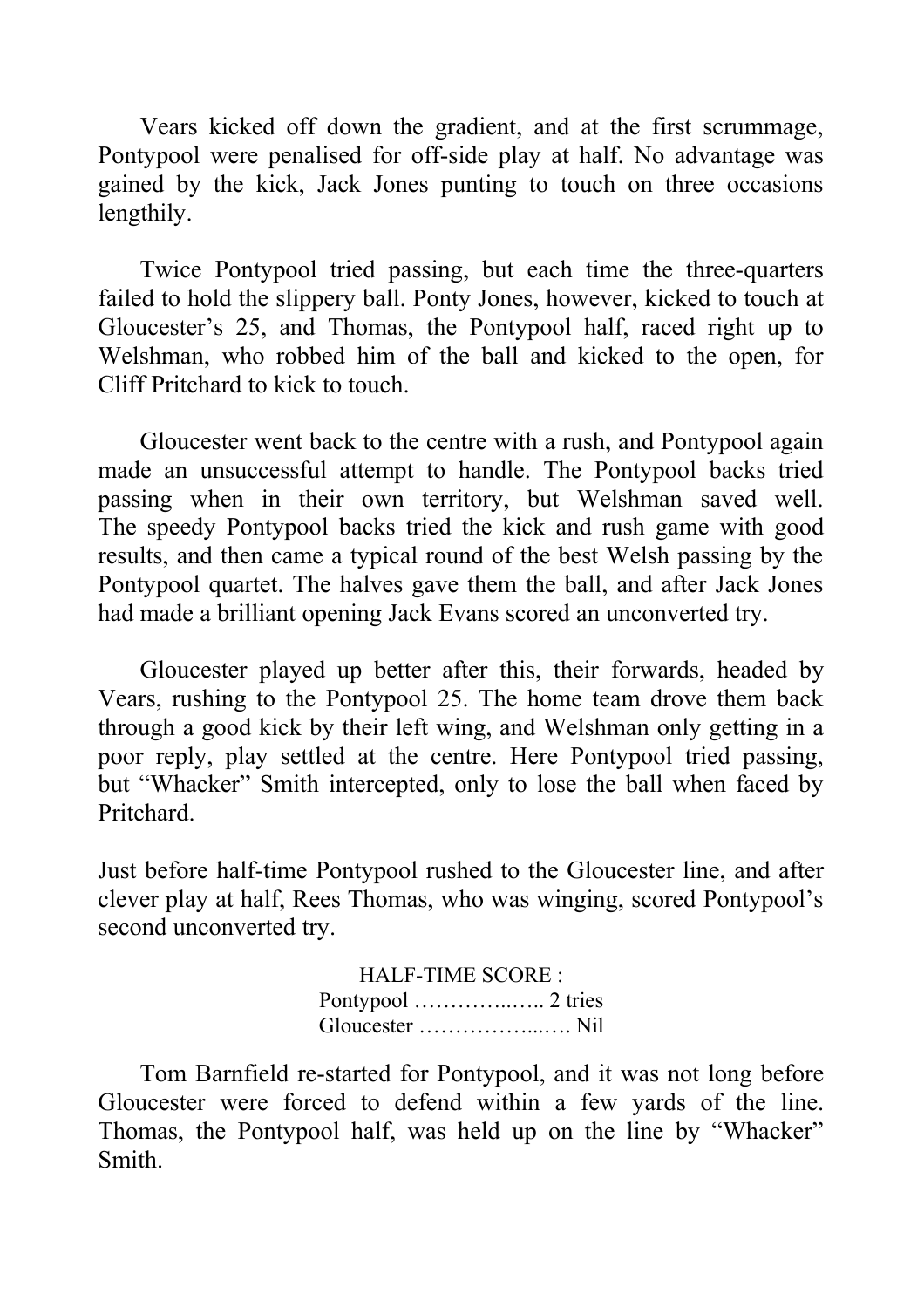Dowell made a fine run for Pontypool, he also being tackled near the line. Parham relieved with a clever burst for Gloucester, which carried play to the centre, where Pritchard marked and returned. The Gloucester forwards heeled smartly from a scrummage, and when F. Smith received he made a fine run along touch, but was well tackled by Pritchard.

Gloucester were now almost continually on the attack, and Stephens made a gallant attempt to go through, but was well tackled. Then the Gloucester quartette tried passing but the centres could not hold the slippery ball, and a fine dribble by the Pontypool forwards carried play back to midfield.

Again Gloucester went to the attack, but Pontypool drove them back by good passing. Jack Jones failed to hold, or else Pontypool would have probably scored twice. Pontypool attempted further passing but first "Whacker" Smith and then Dix intercepted and saved the situation. Pontypool, however, went back to the line, and Shiglo Thomas getting the ball dodged over with a good try, which Morris failed to convert.

This further success greatly encouraged the homesters. Their forwards played with splendid determination, and combined effectively with the backs, and it was only sheer bad luck that prevented them scoring through Prosser and Jack Jones. Pontypool kept up the attack, and after Dix had been penalised for off-side Pontypool rushed right to the Gloucester line, where Welshman saved well.

Gloucester subsequently conceded a minor and thanks to good kicking by Welshman, Gloucester went on the attack again. With play on the Pontypool line the home forwards heeled, and the ball went out to Jack Jones, who went through with a terrific burst. He raced right up to Welshman, and then passed to Morris, who ran along fifty yards and scored, for Jack Jones to convert.

> RESULT : Pontypool …………. 14 points Gloucester ……………..… Nil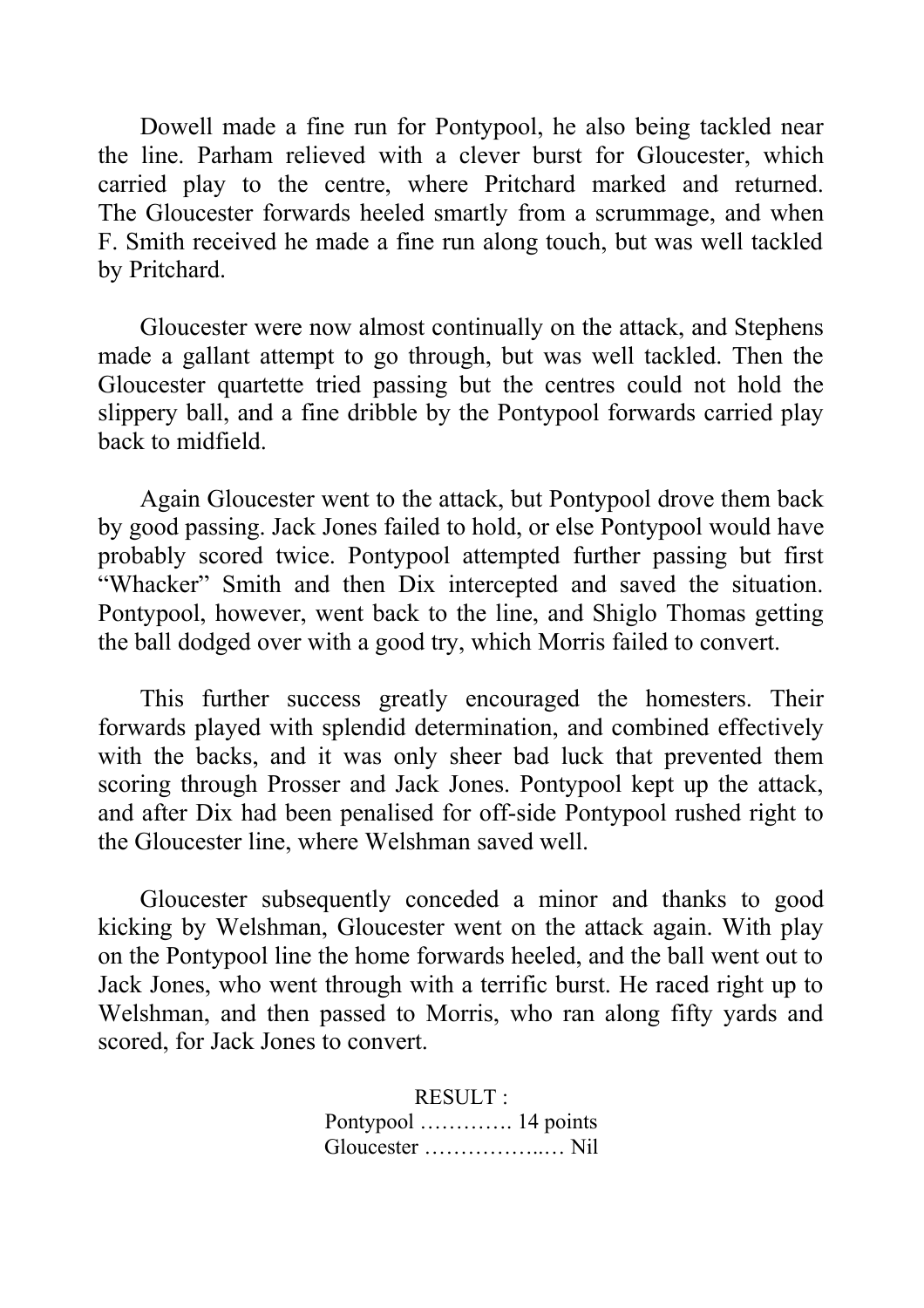#### REMARKS

Our Pontypool correspondent says : −

The defeat of Gloucester by such a large score caused surprise, but on the run of the play Pontypool deserved to win by an even larger score. They were infinitely the superior side at all points, with the exception of full-back, where Welshman played a fine game.

The Pontypool forwards simply swamped the Gloucester pack with the result that the Gloucester backs had no chance whatever. "Whacker" Smith and Dix were responsible for good defensive play, while Vears and Hollands were the best of a poor front.

## GLOUCESTER A v. GORDON LEAGUE

#### CITY SECONDS BIG WIN

Played at Kingsholm before a small crowd. The Seconds had one or two reserves doing duty behind, W. Hall and Wotton being allowed permission to assist the West End in their Cup match with Whitecroft. The League had a very scratch side doing duty.

Gloucester A. − E. J. Butler, back; J. Beard, W. Egerton, C. Cook, and J. M. Baldwin, three-quarter backs; F. Arthur and B. Norman, halfbacks; A. Hawker, J. Wyburn, W. Blackford, W. Berry, H. Wixey, S. Hayward, A. White, and F. Westbury, forwards.

Gordon League. − H. Barnard, back; G. Veale, O. Stephens, F. Brint, and W. Washbourn, three-quarter backs; D. Grant and S. Lucas, halfbacks; R. Norman, F. Welshman, A. Foulkes, A. Holford, E. Gardner, W. Langford, G. Austin, and J. Welshman, forwards.

Wretched conditions prevailed, a gale of wind blowing and heavy rain falling when the game commenced. The League had the strong wind behind them, and by good rushing at once took play to the home end.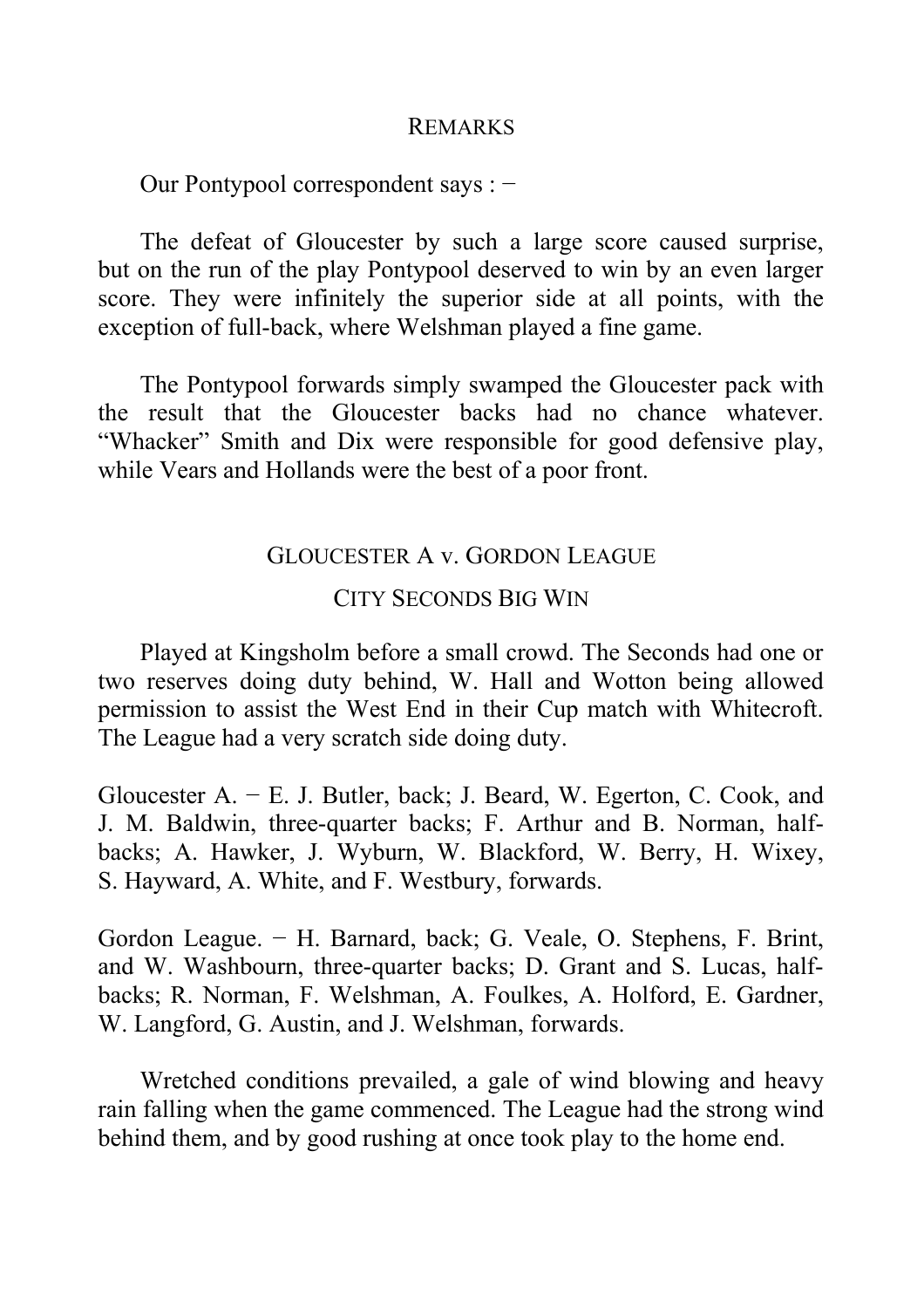The Seconds relieved with clever passing, but Cook tried to do too much and was tackled by Barnard with a clear run in for Baldwin. The rain came down in torrents now and rendered the ground in a terrible state.

The League pressed through the aid of kicking, the wind carrying the ball over the line. Gloucester quickly worked out, and a forward burst took them half the length of the ground, and over the line, where Wyburn was credited with a try. Hayward added the extra points.

Following the restart, Beard made a dashing run down touch and passed inside to Westbury, who made further headway. Later the Seconds' backs took part in some clever passing, which ended in Cook scoring easily. Hayward failed with the kick at goal.

Resuming, Arthur was prominent with some smart work, and Hawker put in some good kicks which kept play in the League half. The visitors rushed back, only to see Arthur and Baldwin combine in a good effort. The latter made a praiseworthy attempt to beat the defence, but was pulled down by the full back.

Ensuing play was scrambling and in favour of Gloucester, whose forwards were much too good for their opponents. A dribble by Beard took the Seconds close to the line, and a forward, picking up, was only held up outside. From the ensuing scrum Norman got the ball away, and after a series of exchanges Baldwin raced over in the corner. Hayward was unsuccessful with his shot at goal, though the direction was good.

 On the drop-out there was a spell of even play. The Seconds, however, got on the attack again and, from a punt by Egerton, Beard raced up and dribbled past Barnard, scoring easily. No goal resulted.

The game continued to go in favour of Gloucester, and Baldwin, receiving from Cook, got clear, but the slippery ball went clean out of his hands. The interval was then called.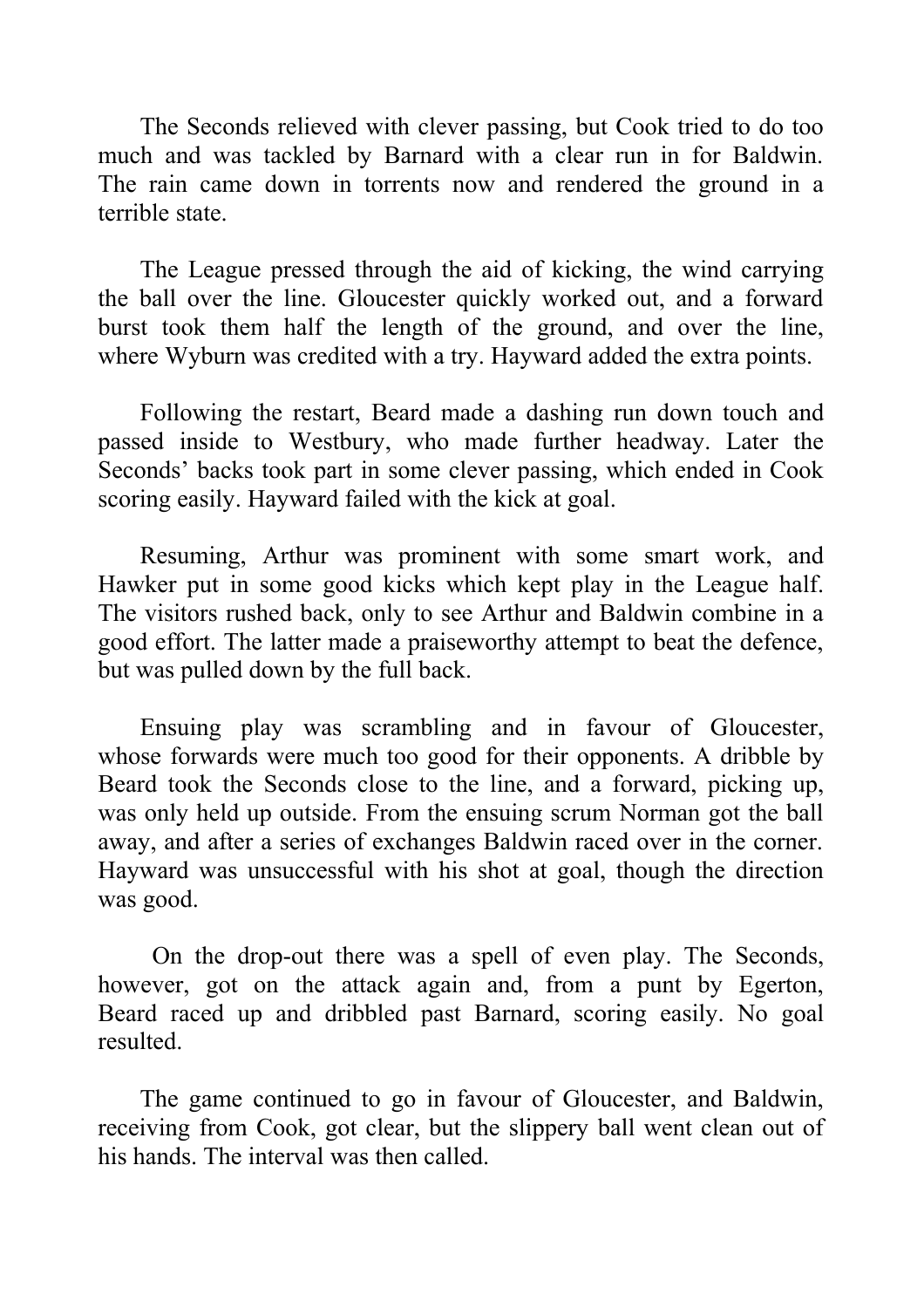HALF-TIME SCORE : Gloucester A ……….. 1 goal, 3 tries Gordon League …………..…… Nil

The League restarted, but with the wind in their favour the Seconds were soon busy in their opponents' 25. The greasy state of the turf and ball handicapped the players considerably, and play at times was very amusing. A smart movement by Egerton put the Seconds in a good position, and Beard went over the line with a try, which remained unconverted.

Then in quick succession Hawker and Beard added further tries, the former after a strong burst clean through the opposition. Hayward goaled in each instance.

After these reverses the League paid a brief visit to the Gloucester end, but they were quickly driven out. The League opposition was very weak, and had the conditions been favourable Gloucester would have piled up an even larger score.

Hawker was conspicuous for some strong runs, from one of which the Seconds only just failed to score. At length Beard was given another chance, and with a clever swerve beat the defence and notched a capital try. Hayward missed the goal.

Gloucester pressed continuously to the other end, and Cook crossed twice, neither try being converted.

> RESULT : Gloucester A ….. 4 goals, 7 tries (41 points) Gordon League …….……………….…. Nil

#### REMARKS

The Seconds materially added to their aggregate points to-day, but with a dry ground and ball the big score of 41 points would have been considerably augmented.